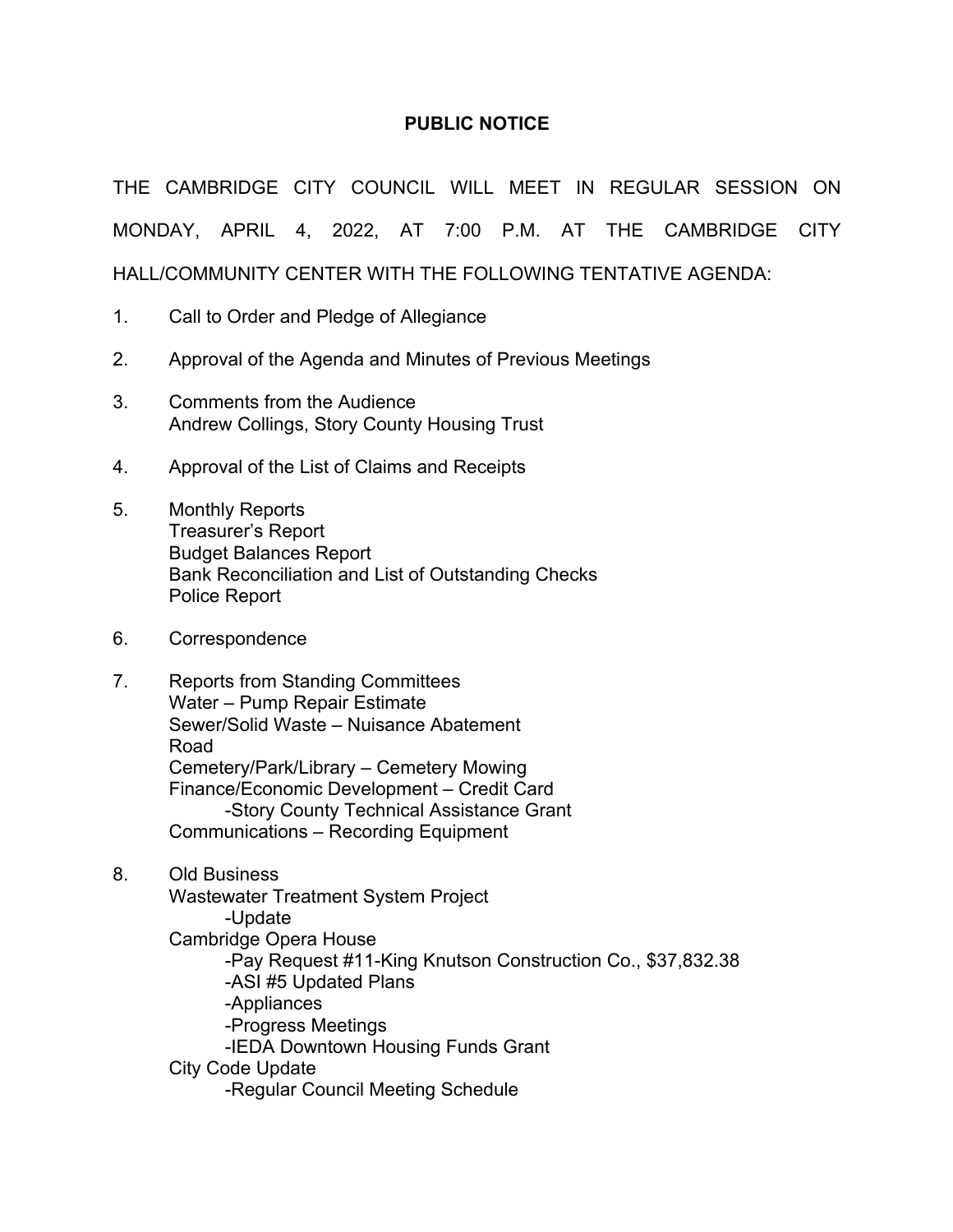2020 Derecho American Rescue Plan Act -Story County Application -State Grant Funds FY22/23 Budget -Police Contract -Amendment of the Current City Budget Appointment of City Attorney for 2022 City Staffing -Clerk State Auditor -FY 2021 Annual Exam-Report Extension Nazareth Lutheran Church-Request to Waive Rental Fee

- 9. New Business Iowa DNR-Webinar "Community Revitalization Through Brownfields Redevelopment"
- 10. Mayor/Council Comments
- 11. Adjournment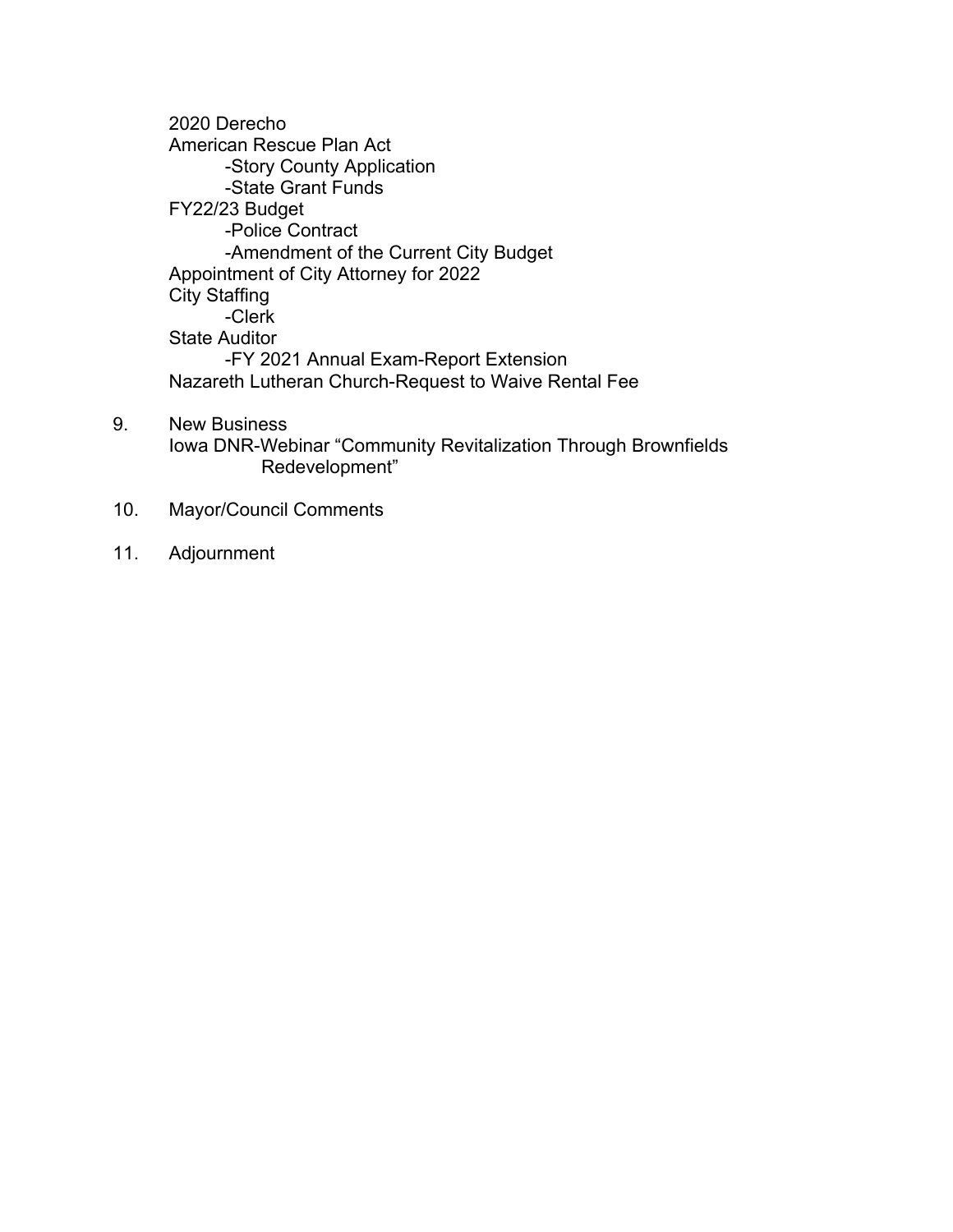#### REGULAR COUNCIL MEETING – Monday, March 7, 2022

The Cambridge City Council met in regular session on Monday, March 7, 2022, at 7:00 p.m. at the Cambridge Community Center with the following council members present: Barb McBreen, Michael Macki, Mayor Robert Chubbic, Taylor Bassett, Whitney Baxter, Riley Harper. Absent: None. Visitors: Dana Accola, Steve Kovarik, Dale Hennick, Joe Marchesano, Pastor Marcia Kisner, David Hilgenberg, Caroline Hurst, Sara Spohnheimer, Nathan Hovland, Mark Benson.

The meeting was called to order by Mayor Chubbic at 7:00 p.m. He led the council and audience in the Pledge of Allegiance.

Mayor Chubbic asked if there were any additions or corrections to the agenda for this meeting, or the minutes of the February  $7<sup>th</sup>$  meeting. McBreen asked for an addition to the agenda to discuss community center rental rates. A motion by McBreen, seconded by Macki, to approve the agenda as amended and accept the minutes as written. Roll Call: All Ayes.

Comments from the audience were asked for with Dana Accola, 326 S. Vine Street, addressing the council concerning adjusting his south property line. The council will look into this matter. He also expressed a complaint about the noise from the Heartland Co-op when their new bins are running. He asked that the council send them a citation/courtesy notice when this occurs. He feels that the noise and the corn dust from the site represents an environmental hazard and lowers the property values in the area. Mayor Chubbic reported that he had invited the manager of the co-op that the city had been working with on the construction of the new bins. He had responded that it would be a liability for the co-op for him to attend. David Hilgenberg, 402 S. Vine Street, also addressed the council concerning the co-op issues, and indicated that he had called the Huxley P.D. and the DNR to report his concerns. Mr. Accola asked that the council make a motion and take a vote to issue a citation to the Co-op when violations in the noise ordinance and corn dust issues occur. Macki felt that the council shouldn't take a vote at this time, but he will look into the basis for their concerns.

Pastor Marcia Kisner, Nazareth Lutheran Church, addressed the council with a request to waive the rental fee again this year for their play that will be held in the community center on July 29-31. After discussion, a motion by Macki, seconded by McBreen, to approve the request. Roll Call: All Ayes.

Following is a summary of receipts for February: General Fund, \$2,543.62; TIF/Special Revenues Fund, \$10,660.51; Road Use Tax, \$9,099.25; Debt Service, \$27.51; C.U.T. Fire Fund, \$.51; Library Fund, \$49.49; Garbage Utility, \$7,608.24; Water Utility, \$10,618.67; Sewer Utility, \$12,181.76. Total Receipts: \$52,789.56.

Following is a summary of disbursements for February: \$26,197.41; TIF/Special Revenues Fund, \$98,615.14; Road Use Tax, \$1,741.24; C.U.T. Fire Fund, \$2,014.41;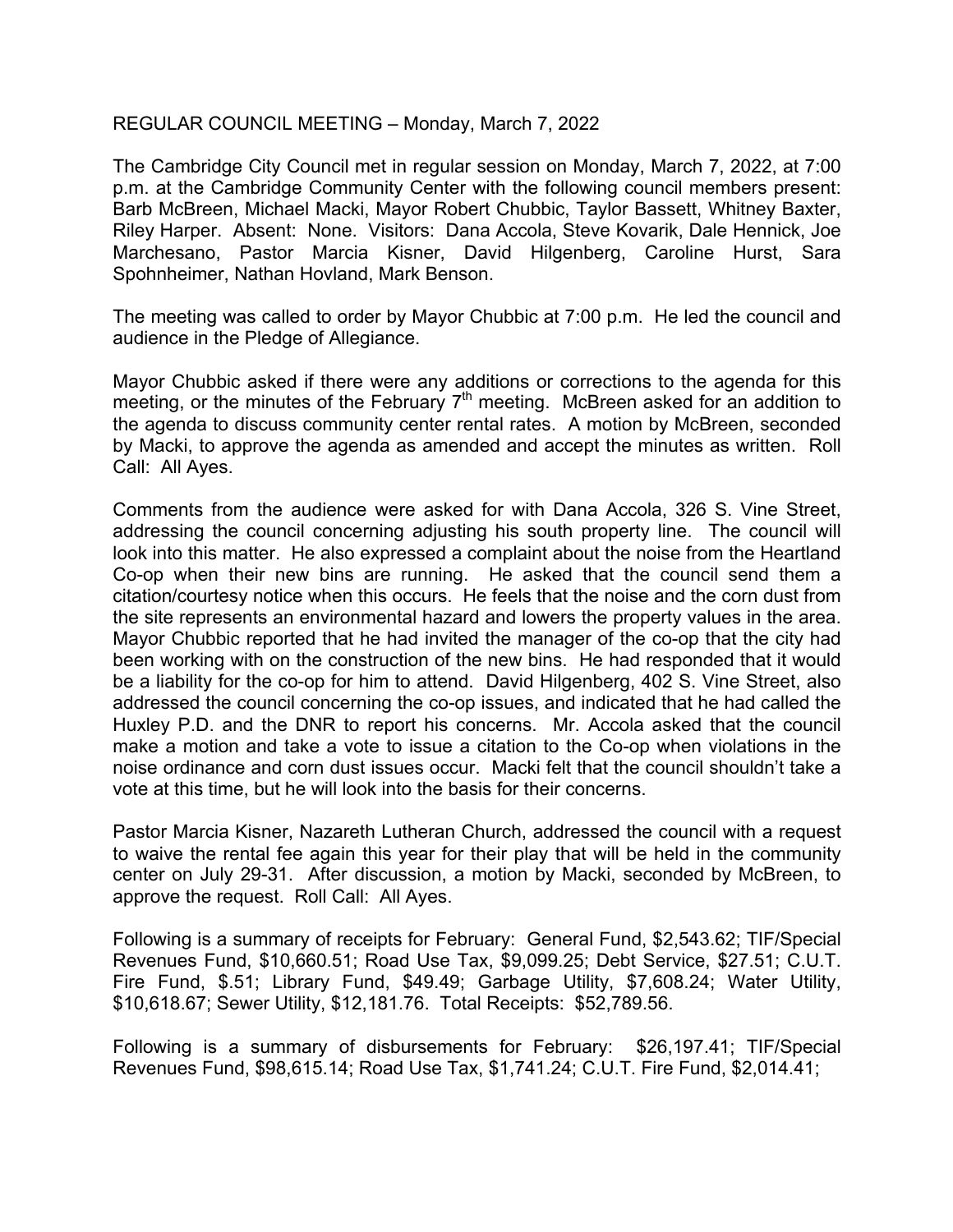Page 2 – Monday, March 7, 2022

Library Fund, \$1,258.63; Garbage Utility, \$6,536.06; Water Utility, \$12,008.86; Sewer Utility, \$1,895.68. Total Disbursements: \$150,267.43.

The following list of claims was presented to the council for March:

| <b>AG SOURCE</b>              | Analysis                        | 539.25    |
|-------------------------------|---------------------------------|-----------|
| <b>ALLIANT ENERGY</b>         | <b>Monthly Service</b>          | 6,814.46  |
| AMES OUTDOOR SUPPLY           | Filters, Fuel Additive          | 134.48    |
| <b>ANKENY SANITATION</b>      | Service-February                | 6,729.13  |
| <b>ARNOLD MOTOR SUPPLY</b>    | <b>Filters</b>                  | 22.92     |
| <b>BAKER &amp; TAYLOR</b>     | Books, DVD's                    | 353.48    |
| <b>COMPUTER EXPRESS</b>       | Service                         | 308.18    |
| <b>EFTPS</b>                  | Fed. & FICA W/H                 | 3,015.79  |
| <b>EMERGENCY MEDICAL</b>      | <b>EMS Supplies</b>             | 67.00     |
| <b>PRODUCTS</b>               |                                 |           |
| <b>FEH DESIGN</b>             | Fees-Opera House                | 3,761.72  |
| <b>GATEHOUSE MEDIA IOWA</b>   | Publishing                      | 268.26    |
| <b>HACH</b>                   | <b>Testing Supplies</b>         | 200.70    |
| <b>HAZEL, LAURIE</b>          | Reimb. for Expenses             | 53.50     |
| <b>HENNICK, DALE</b>          | Reimb. for Expenses             | 50.00     |
| <b>HUXLEY COMMUNICATIONS</b>  | <b>Monthly Service</b>          | 424.02    |
| I.M.W.C.A.                    | <b>Service Fee</b>              | 50.00     |
| <b>INTERSTATE ALL BATTERY</b> | <b>Batteries</b>                | 64.80     |
| <b>CENTER</b>                 |                                 |           |
| IPERS                         | Retirement                      | 1,982.99  |
| <b>JOHN DEERE FINANCIAL</b>   | <b>Supplies</b>                 | 317.98    |
| <b>KEMPKER'S TRUE VALUE</b>   | <b>Supplies</b>                 | 270.93    |
| MAIN STREET DESIGNS, INC.     | <b>Holiday Pole Decorations</b> | 2,228.00  |
| <b>MARCO</b>                  | <b>Copier Rental, Supplies</b>  | 175.80    |
| <b>MENARDS</b>                | <b>Supplies</b>                 | 223.64    |
| <b>MOLLY MAID OF ANKENY</b>   | <b>Cleaning Services</b>        | 500.00    |
| <b>NATIONWIDE</b>             | <b>Surety Bond</b>              | 443.00    |
| <b>SCHULING HITCH CO.</b>     | Parts                           | 8.90      |
| <b>STORY COUNTY</b>           | <b>Seeding Contract</b>         | 150.00    |
| <b>CONSERVATION</b>           |                                 |           |
| THOMPSON, DEBRA               | Reimb. for Supplies             | 70.58     |
| <b>U.S. CELLULAR</b>          | <b>Monthly Service</b>          | 91.75     |
| <b>U.S. POSTMASTER</b>        | <b>Billing Postage</b>          | 120.00    |
| <b>VAN WALL EQUIPMENT</b>     | <b>Cutting Edge</b>             | 483.31    |
| <b>WAGES</b>                  | <b>Net Wages</b>                | 9,607.44  |
| <b>WELLMARK BC/BS</b>         | <b>Health Premium</b>           | 3,957.70  |
| <b>CHICK-A-PEN HILL</b>       | Globes                          | 398.00    |
| <b>KING KNUTSON</b>           | Pay Request #9 and #10-         |           |
| CONSTRUCTION CO.              | <b>Opera House Project</b>      | 58,583.73 |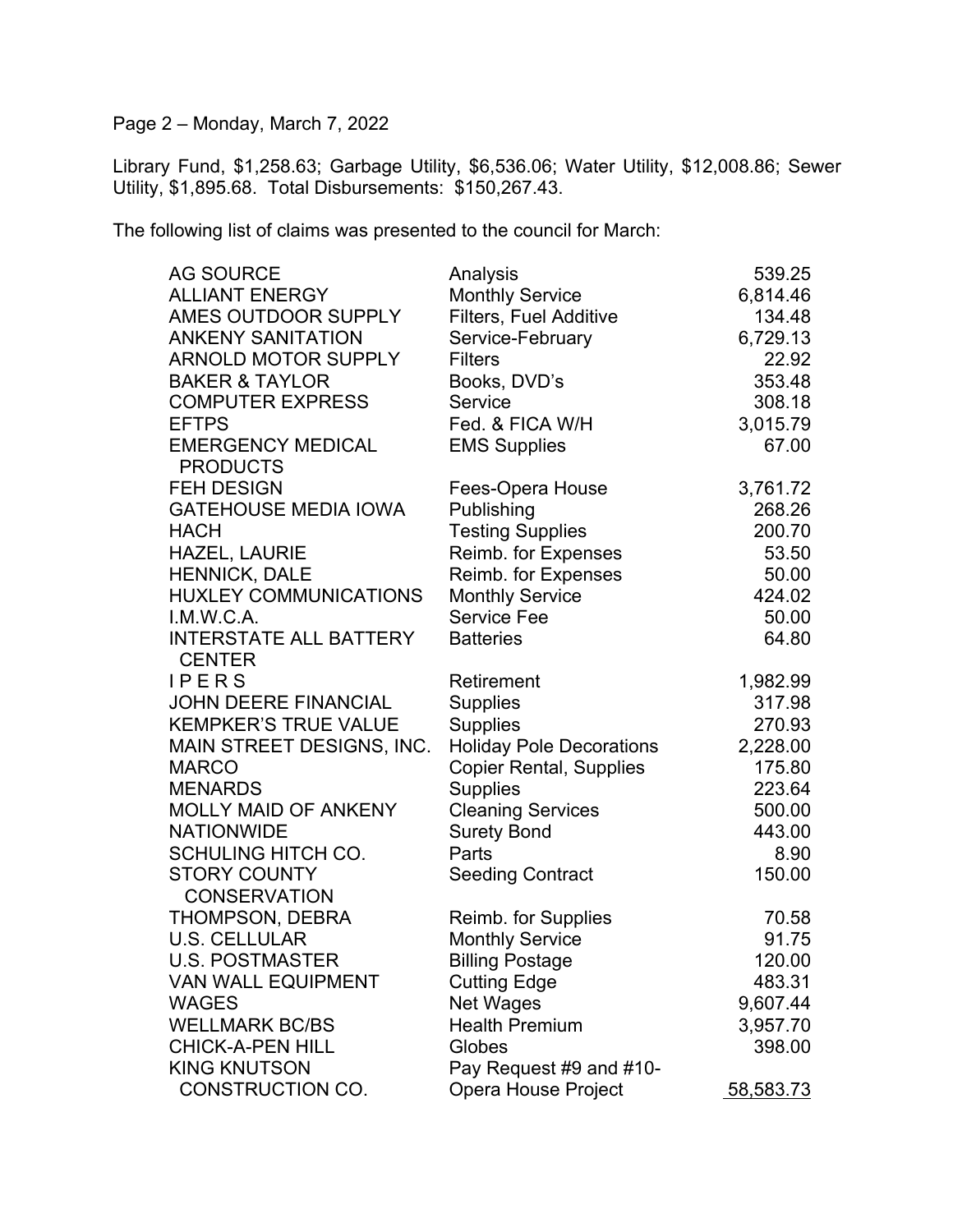Page 3 – Monday, March 7, 2022

#### TOTAL CLAIMS \$102,442.66

After discussion, a motion by Macki, seconded by McBreen, to accept the receipts and approve all claims for payment. Roll Call: All Ayes.

The treasurer's report, budget balances report, bank reconciliation and list of outstanding checks, and police report were presented and accepted by the council.

Reports from standing committees were asked for with Public Works Director Dale Hennick reporting that they would be acidizing the filter this week. The council discussed using the process of nuisance abatement for more of the parking and solid waste violations, and Mayor Chubbic presented a form and resolution prepared by the acting city attorney that could be used. The process would offer the violator an opportunity for a hearing before the council on the violation. If the council upheld the violation, it would need to be abated by the violator as agreed, or abated by the city with the costs assessed to the violator's/property owner's taxes. A motion by McBreen, seconded by Macki, to adopt the policy and add the resolution to this agenda. Roll Call: All Ayes. The proposal for street repairs for the 2022 season was presented. The council reviewed the proposal and budget. A motion by Macki, seconded by McBreen, to hire LL Pelling Co. to perform street repairs for the city this year at a total of \$42,916.80. Roll Call: All Ayes. Public Works Director Hennick reported that he received 21 applications to mow the cemetery this season. He will be reviewing those and making contact with the applicants. Macki reported that he had two Eagle Scout candidates looking for project. He is looking for Park and Library Board candidates, and is looking into the DNR Community Forestry Grant Program. Bassett reported that the State doesn't have a credit company that they work with, and she is going to be making an application to U.S. Bank. Baxter discussed the purchase of recording equipment and transfer of the city's Zoom account. After reviewing the equipment options and discussion, she will continue to research the project.

The first item under old business concerned the wastewater treatment system improvements project. Public Works Director Hennick reported that the UV lights will be installed next week.

The next item concerned the Cambridge Opera House project. Pay Request #9 and #10 to King Knutson Construction Co. in the amount of \$58,583.73 was submitted to the council. A motion by McBreen, seconded by Baxter, to approve the pay requests and add them to this month's list of claims. Roll Call: All Ayes. Mayor Chubbic reported that the next progress meeting would be held on March  $8<sup>th</sup>$  at 9 a.m., and that the purchase of appliances had been put on hold until we had a better idea of when they could be installed. McBreen reported that we should be notified if we received the IEDA Downtown Housing Grant by March 23<sup>rd</sup>.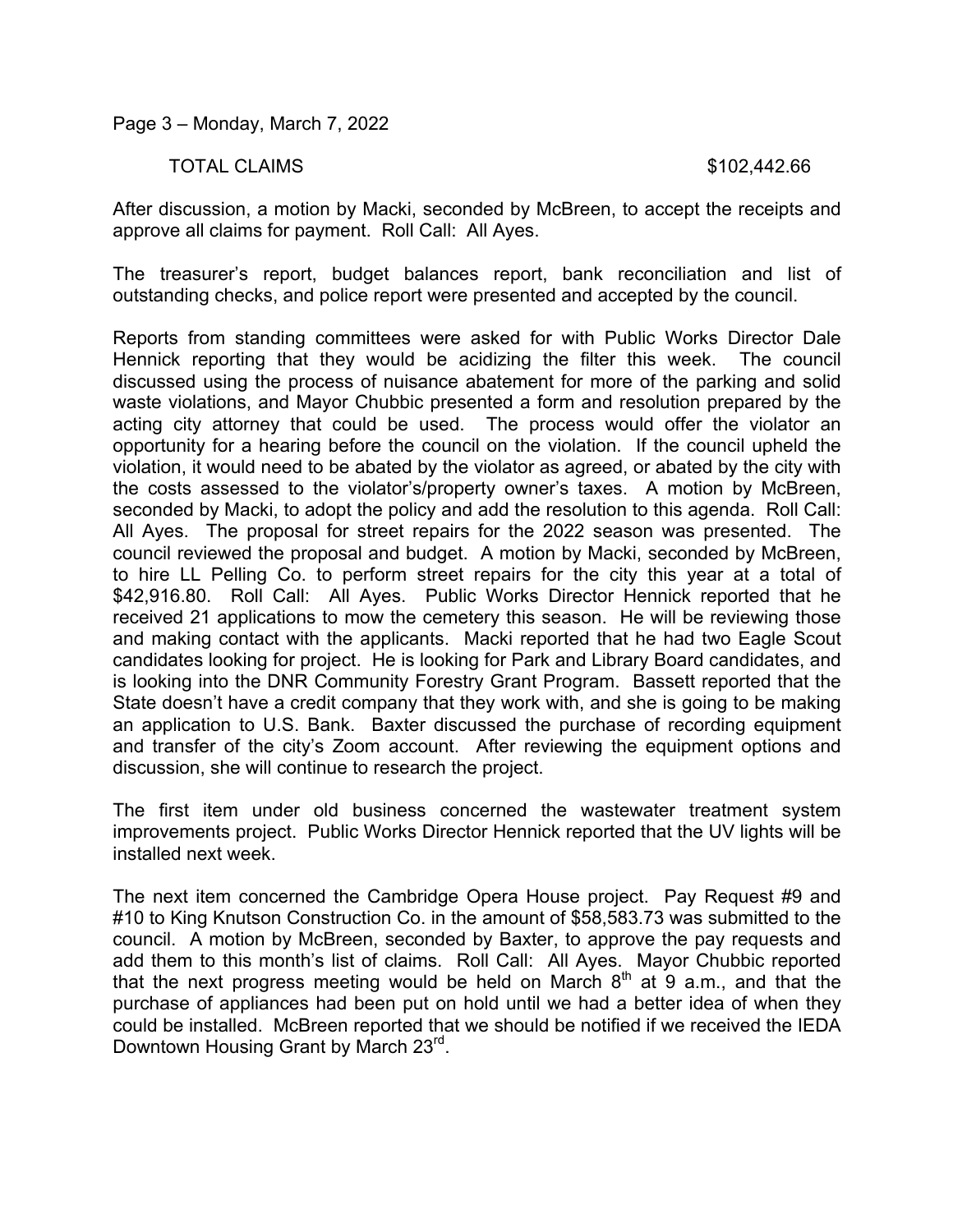The next item under old business concerned the update of the city code. The Library Board has agreed to move their regular monthly meetings to the first Monday of the Page 4 – Monday, March 7, 2022

month, and allow the council to conduct their regular monthly meetings on the second Monday of each month. An ordinance amendment will need to be drafted to make this change.

The next item concerned the budget for the city for FY2022/23. The council set the public hearing to consider the budget for FY2023 for Monday, March 28, 2022, at 7:00 p.m. at the Cambridge Community Center. The council also discussed the proposed law enforcement contract with Huxley Police Department. It will be a 5-year contract with a 2.5% cost increase per year. The council agreed to move forward with the HPD contract, and take action to approve it at the special meeting on March  $28<sup>th</sup>$ .

The last item under old business concerned city staffing. The council discussed the hiring of a new city clerk, and decided to hire one full-time person at this time. McBreen will post the hiring notice on Indeed.com, and all applications will be made through the site aiming for a start date by June 1.

Other items discussed under old business but with no action taken included the 2020 Derecho, the state and county ARPA applications, the appointment of the city attorney for 2022, and the FY2021 annual exam by the State Auditor's office.

The first item under new business was the notice that the Story County Board of Supervisors would be offering Technical Assistance Grants again this year. The grants will provide up to \$3,000 per community for technical assistance services. The deadline for applications is June 21, 2022. McBreen will prepare an application for the city. The 2022 draft CIP (Capital Improvements Plan) was also submitted to the council and community for comment.

The next item concerned available grants from the Story County Housing Trust. Mark Benson, 409 Pearl Street, indicated that he would be meeting with the director of SCHT on behalf of his church to get additional information about it and the available grants. He will share this information with the council.

The last item under new business concerned rental rates for the community center. The council discussed raising the rates this year, and then reviewing it every year moving forward. McBreen will continue working on a proposal for this year's rate increase.

Resolution No. 22-05, "Resolution Waiving Subdivision Review", was presented to the council. A motion by Macki, seconded by McBreen, was made to approve the resolution waiving the right of review for a proposed subdivision request in Polk County that was discussed at the previous meeting. Roll Call: Ayes: Bassett, Baxter, Harper, Macki, McBreen. Nays: None. Motion carried.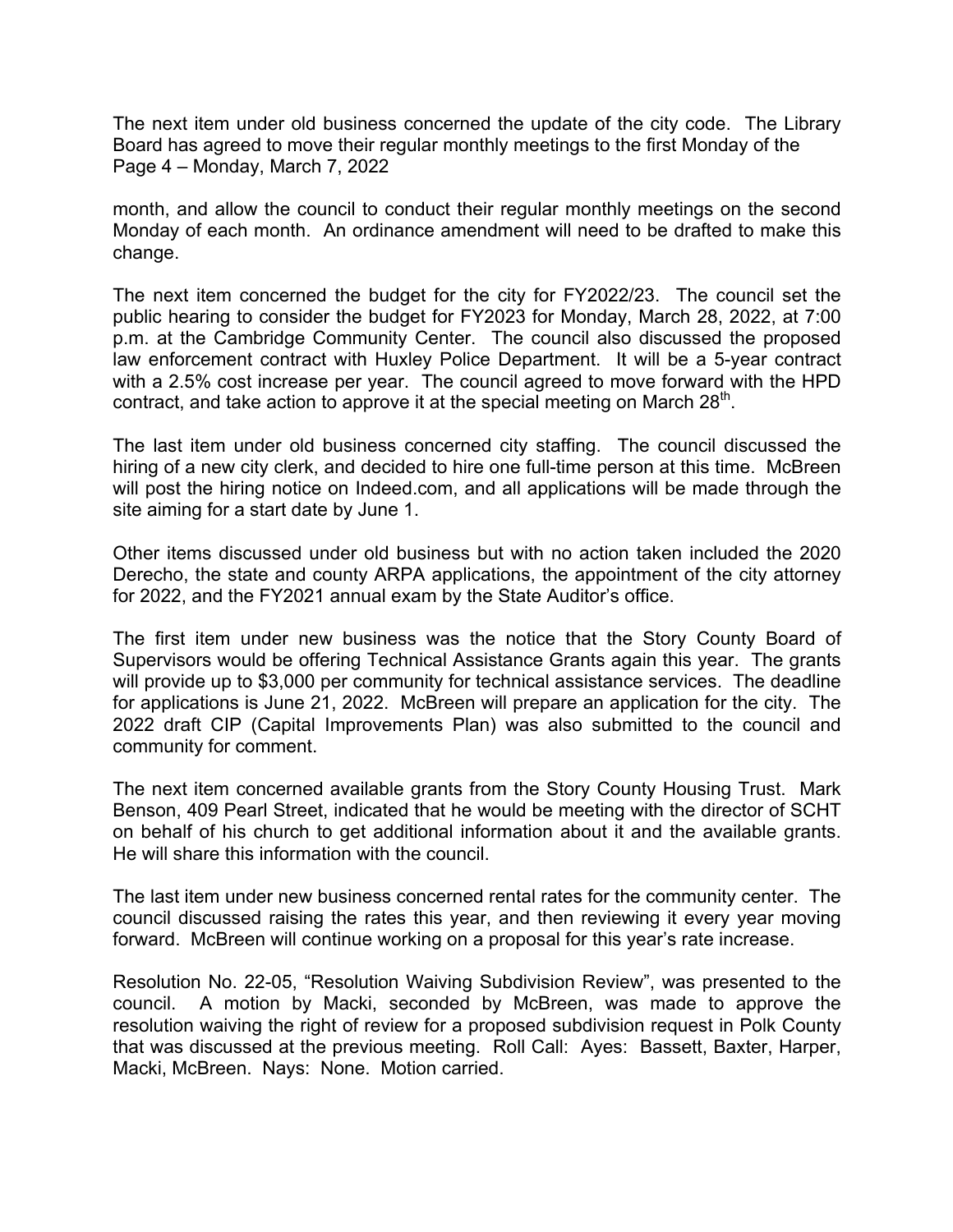Resolution No. 22-06, "Resolution Adopting Nuisance Abatement Notice for City of Cambridge, Iowa", was presented to the council. A motion by Macki, seconded by Page 5 – Monday, March 7, 2022

McBreen, was made to approve the resolution setting the process for handling nuisance abatements in the city. Roll Call: Ayes: Bassett, Baxter, Harper, Macki, McBreen. Nays: None. Motion carried.

Mayor/Council comments were asked for with Mayor Chubbic reminding the council of the progress meeting for the Opera House on Tuesday at 9 a.m. Macki reported that the high school would be sponsoring a fund raiser for the Winterset tornado disaster.

A motion by Macki, seconded by McBreen, to adjourn the meeting. Roll Call: All Ayes. The meeting was adjourned at 9:04 p.m.

\_\_\_\_\_\_\_\_\_\_\_\_\_\_\_\_\_\_\_\_\_\_\_\_\_\_\_\_\_\_ Debra L. Thompson, City Clerk Robert D. Chubbic, Mayor

 $\mathcal{L}=\{1,2,3,4,5\}$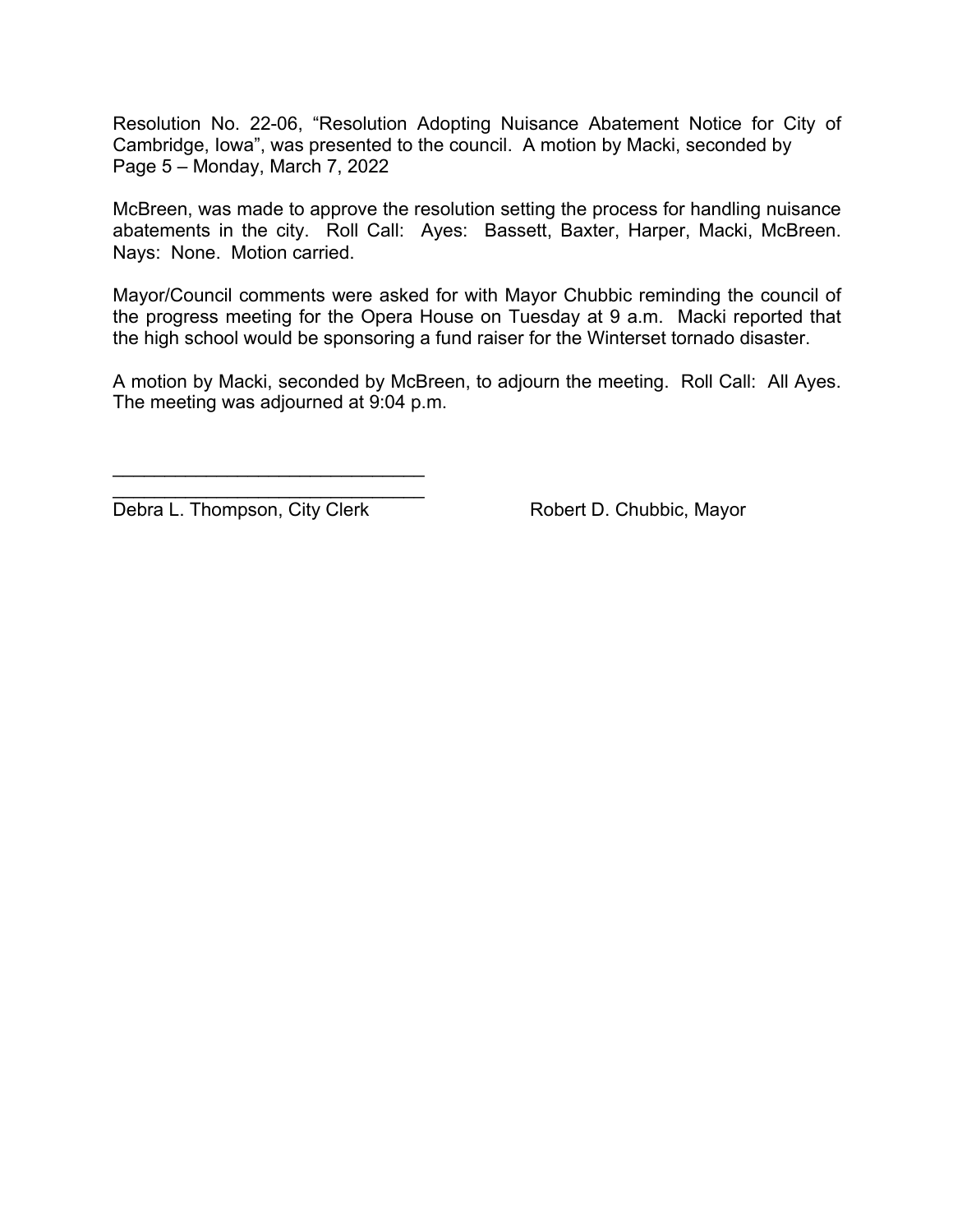## **LIST OF RECEIPTS – FOR THE MONTH OF MARCH 2022**

| 1.  | Anderson, Pam                | Donation - Comm. Center                  | 50.00                                           | 001-950-4700                                                                 |
|-----|------------------------------|------------------------------------------|-------------------------------------------------|------------------------------------------------------------------------------|
| 2.  | Armstrong, Calli             | Utility Deposit -<br>405 Pearl Street    | 50.00<br>50.00<br>100.00                        | 600-810-4730<br>610-815-4730                                                 |
| 3.  | <b>Faith Baptist Church</b>  | Rental - Comm. Center                    | 150.00                                          | 001-950-4310                                                                 |
| 4.  | <b>Fidelity Bank</b>         | C.D. Interest                            | 80.00                                           | 001-950-4300                                                                 |
| 5.  | <b>Fidelity Bank</b>         | Interest - Checking                      | 229.64<br>4.69<br>0.00<br>0.00<br>.98<br>235.31 | 001-950-4300<br>600-810-4300<br>610-815-4300<br>014-150-4340<br>031-410-4340 |
| 6.  | Hennick, Dale                | Rental - Comm. Center                    | 100.00                                          | 001-950-4310                                                                 |
| 7.  | <b>Huxley Communications</b> | 2021 Allocation                          | 819.64                                          | 001-950-4340                                                                 |
| 8.  | I.C.A.P.                     | Claim Payment - Roof                     | 4,003.98                                        | 001-950-4710                                                                 |
| 9.  | Iowa Plains Signing          | Rental - Comm. Center                    | 100.00                                          | 001-950-4310                                                                 |
| 10. | <b>Library Miscellaneous</b> |                                          | 200.00                                          | 031-410-4340                                                                 |
| 11. | Nichols, Robin               | Rental - Comm. Center                    | 75.00                                           | 001-950-4310                                                                 |
| 12. | Praska, David                | <b>ATV/UTV Permits</b>                   | 50.00                                           | 001-950-4340                                                                 |
| 13. | Rhodes, Raymond              | Utility Deposit -<br>108 S. Water Street | 50.00<br>50.00<br>100.00                        | 600-810-4730<br>610-815-4730                                                 |
|     | 14. Rivera, Carlos           | Utility Deposit -<br>519 Main Street     | 50.00<br>50.00<br>100.00                        | 600-810-4730<br>610-815-4730                                                 |
| 15. | <b>State Treasurer</b>       | <b>Local Option Sales Tax</b>            | 8,656.62                                        | 121-950-4090                                                                 |
| 16. | <b>State Treasurer</b>       | Road Use Tax                             | 5,164.85                                        | 110-210-4430                                                                 |
|     | 17. Story County Treasurer   | <b>Taxes</b>                             | 3,227.47<br>3.49<br>20,440.53                   | 001-950-4000<br>001-950-4003<br>125-950-4000                                 |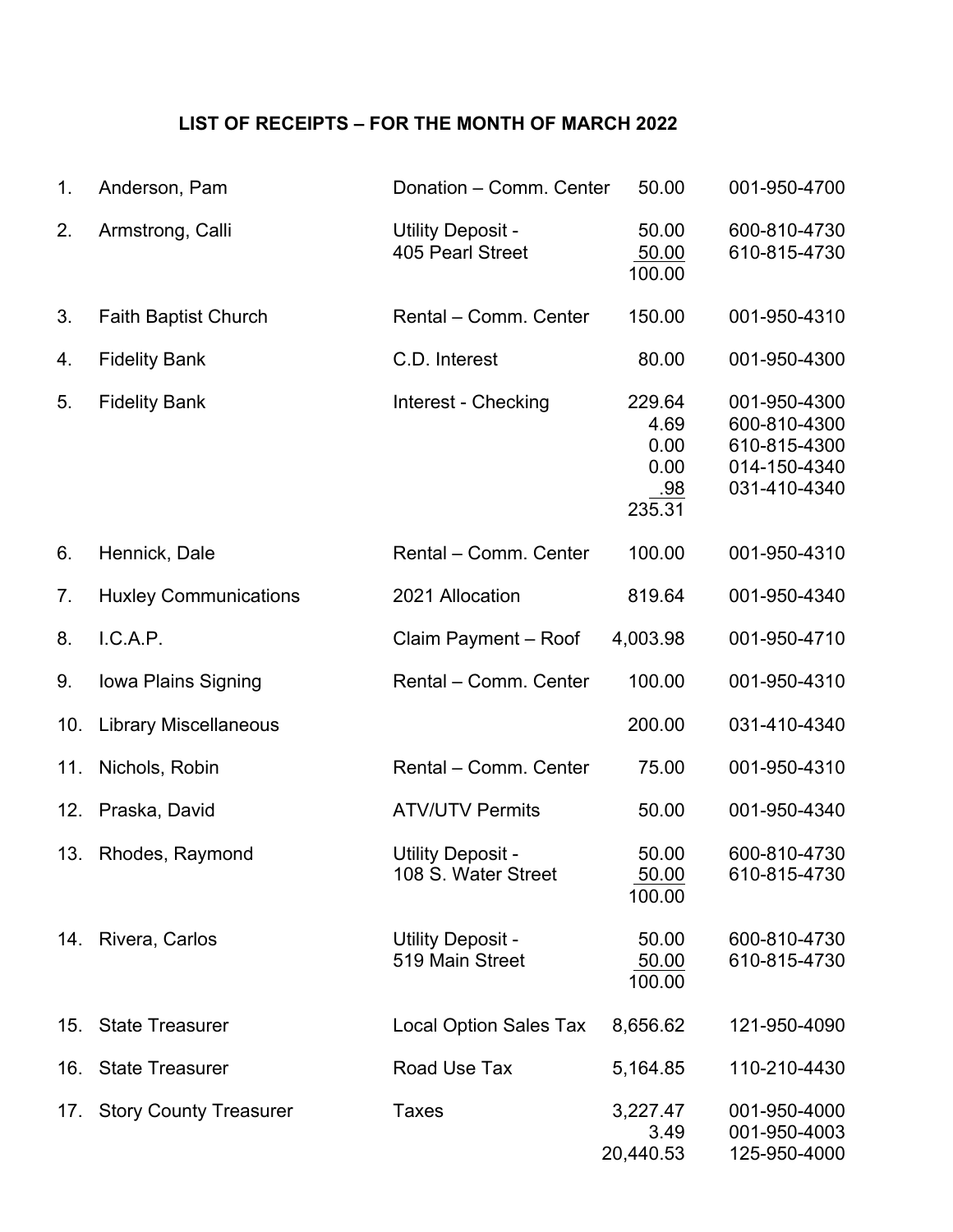|     |                         |                          | 1,021.54<br>24,693.03 | 200-950-4000 |
|-----|-------------------------|--------------------------|-----------------------|--------------|
| 18. | Topp, Erin              | Rental - Comm. Center    | 100.00                | 001-950-4310 |
| 19. | <b>Water Revenues</b>   | <b>General Customers</b> | 12,148.75             | 600-810-4500 |
| 20. | <b>Sewer Revenues</b>   | <b>General Customers</b> | 14,262.91             | 610-810-4500 |
| 21. | <b>Garbage Revenues</b> | <b>General Customers</b> | 7,040.03              | 670-840-4500 |
|     | <b>TOTAL RECEIPTS</b>   |                          | \$78,230.12           |              |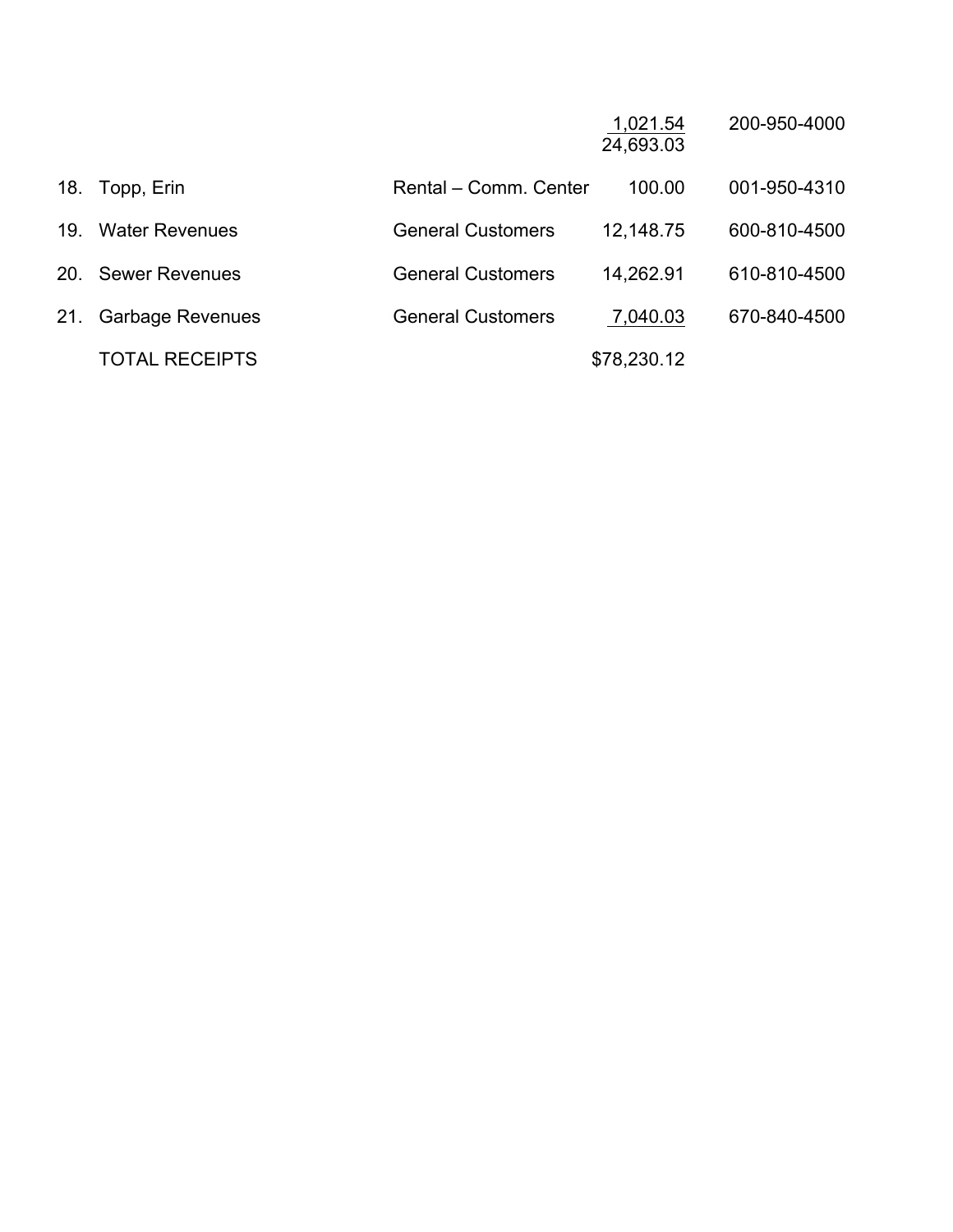# **LIST OF CLAIMS – FOR THE MONTH OF APRIL, 2022**

| 1.             | AgSource                            | Analysis                                | 13.50<br>516.00<br>529.50                                                                             | 600-810-6499<br>610-815-6499                                                                                                                 |
|----------------|-------------------------------------|-----------------------------------------|-------------------------------------------------------------------------------------------------------|----------------------------------------------------------------------------------------------------------------------------------------------|
| 2.             | <b>Ames Outdoor Supply</b>          | Sweeper, Parts                          | 307.14<br>307.14<br>73.14<br>687.42                                                                   | 001-430-6320<br>001-450-6320<br>110-210-6417                                                                                                 |
| 3.             | <b>Alliant Energy</b>               | <b>Monthly Service</b>                  | 618.90<br>1,377.82<br>291.24<br>18.41<br>748.85<br>386.00<br>582.47<br>1,129.03<br>846.70<br>5,999.42 | 001-150-6371<br>001-230-6371<br>001-410-6371<br>001-430-6371<br>001-650-6371<br>110-210-6371<br>121-599-6399<br>600-810-6371<br>610-815-6371 |
| 4.             | <b>Ankeny Sanitation</b>            | Service-March                           | 6,621.74                                                                                              | 670-840-6499                                                                                                                                 |
| 5.             | <b>Arnold Motor Supply</b>          | <b>Filters</b>                          | 15.27                                                                                                 | 014-150-6331                                                                                                                                 |
| 6.             | Baker & Taylor                      | Books, DVD's                            | 191.91                                                                                                | 031-410-6499                                                                                                                                 |
| 7 <sub>1</sub> | <b>Ballard Dollars for Scholars</b> | Scholarship                             | 400.00                                                                                                | 001-399-6499                                                                                                                                 |
| 8.             | Brown Supply Co.                    | <b>Water Main Supplies</b>              | 1,039.16                                                                                              | 600-810-6350                                                                                                                                 |
| 9.             | Campbell, Sue                       | Overpayment & Utility<br>Deposit Refund | 33.24                                                                                                 | 600-810-6498                                                                                                                                 |
| 10.            | Chinery, Colin                      | <b>BLS Certification</b>                | 750.00                                                                                                | 014-150-6507                                                                                                                                 |
| 11.            | Cowman, Dona                        | Reimb. for Easter Candy                 | 50.88                                                                                                 | 031-410-6499                                                                                                                                 |
| 12.            | Dubberke, Wendy                     | Reimb. for Easter Candy                 | 51.26                                                                                                 | 031-410-6499                                                                                                                                 |
| 13.            | <b>EFTPS</b>                        | Fed. & FICA W/H                         | 1,602.59<br>943.32<br>336.55<br>2,882.46                                                              | 110-270-6199<br>001-620-6199<br>001-410-6199                                                                                                 |
|                | 14. FEH Design                      | Fees - Opera House                      | 2,782.50                                                                                              | 001-510-6499                                                                                                                                 |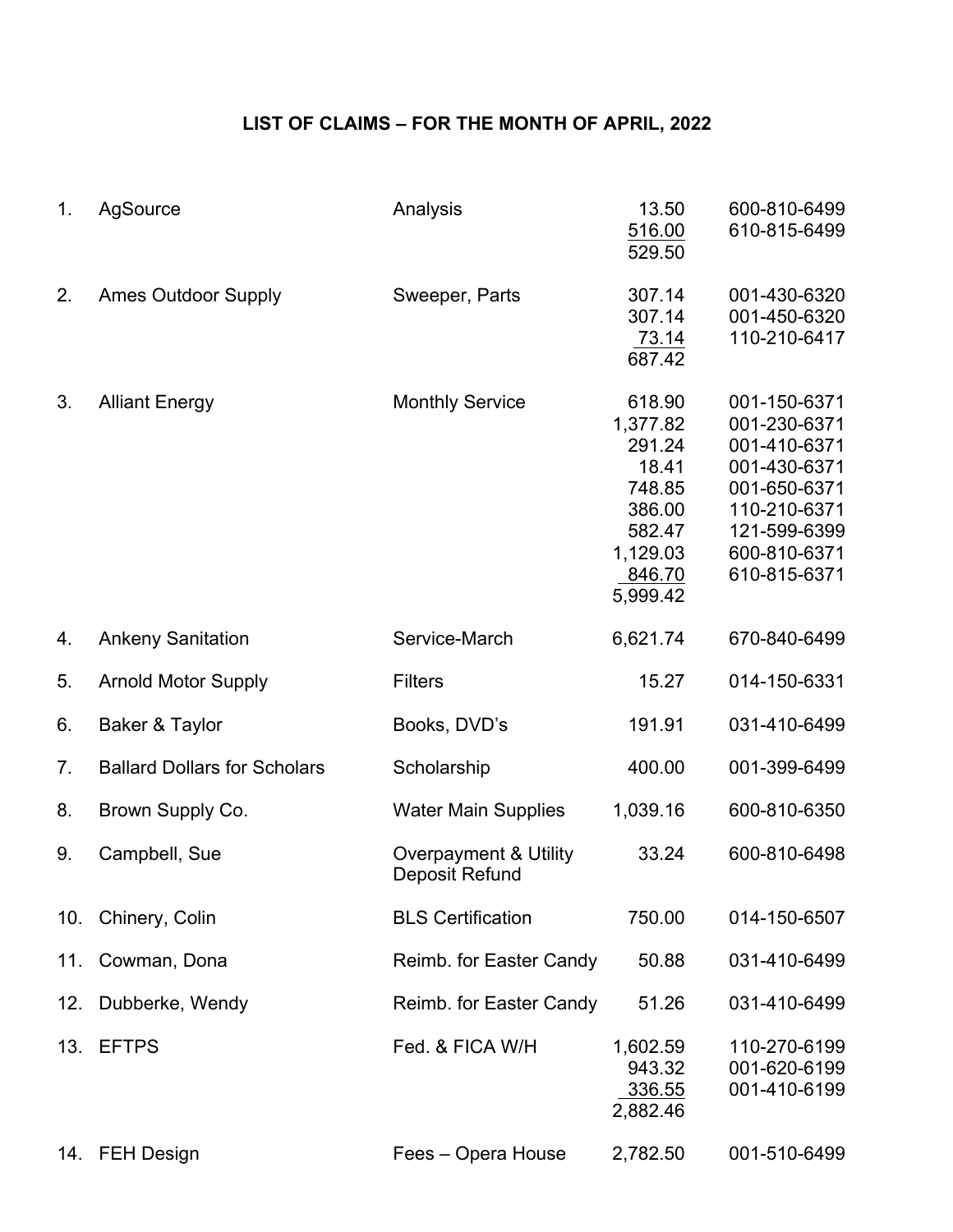|     | 15. Fox Strand                             | Fees                           | 651.75                                                | 610-815-6799                                                                 |
|-----|--------------------------------------------|--------------------------------|-------------------------------------------------------|------------------------------------------------------------------------------|
| 16. | Hach                                       | <b>Testing Supplies</b>        | 143.91                                                | 600-810-6501                                                                 |
| 17. | Hawkins, Inc.                              | <b>Water Treatment</b>         | 2,427.16                                              | 600-810-6501                                                                 |
| 18. | Hazel, Laurie                              | Reimb. for Expenses            | 151.39                                                | 031-410-6499                                                                 |
| 19. | Hennick, Dale                              | Overtime                       | 313.49<br>1,966.40<br>484.48<br>85.50<br>2,849.87     | 001-350-6501<br>110-250-6507<br>600-810-6010<br>610-815-6010                 |
| 20. | <b>Huxley Communications</b>               | <b>Monthly Service</b>         | 44.47<br>116.47<br>75.66<br>74.12<br>101.97<br>412.69 | 001-410-6373<br>001-650-6373<br>014-150-6373<br>121-599-6399<br>600-810-6373 |
| 21. | Interstate Batteries of Upper Iowa Battery |                                | 44.96                                                 | 001-430-6320                                                                 |
| 22. | Iowa League of Cities                      | Mayors Assn. Dues              | 30.00                                                 | 001-610-6507                                                                 |
| 23. | <b>IPERS</b>                               | Retirement                     | 1,004.02<br>591.49<br>281.24<br>1,876.75              | 110-270-6199<br>001-620-6199<br>001-410-6199                                 |
| 24. | Iowa Pump Works                            | Service Pump                   | 726.88                                                | 600-810-6310                                                                 |
|     | 25. John Deere Financial                   | Supplies                       | 13.52                                                 | 001-190-6399                                                                 |
| 26. | Kempker's True Value                       | <b>Supplies</b>                | 50.98<br>39.82<br>90.80                               | 110-210-6310<br>600-810-6310                                                 |
| 27. | Lewis Law Firm                             | <b>Legal Services</b>          | 1,203.66                                              | 001-640-6411                                                                 |
| 28. | Macki, Nathan                              | <b>Utility Deposit Refund</b>  | 50.00<br>50.00<br>100.00                              | 600-810-6498<br>610-815-6498                                                 |
| 29. | Main Street Designs, Inc.                  | <b>Shipping Fees</b>           | 213.33                                                | 001-230-6371                                                                 |
| 30. | Marco                                      | <b>Copier Rental, Supplies</b> | 161.72                                                | 031-410-6499                                                                 |
| 31. | Menards                                    | <b>Supplies</b>                | 29.94                                                 | 014-150-6507                                                                 |